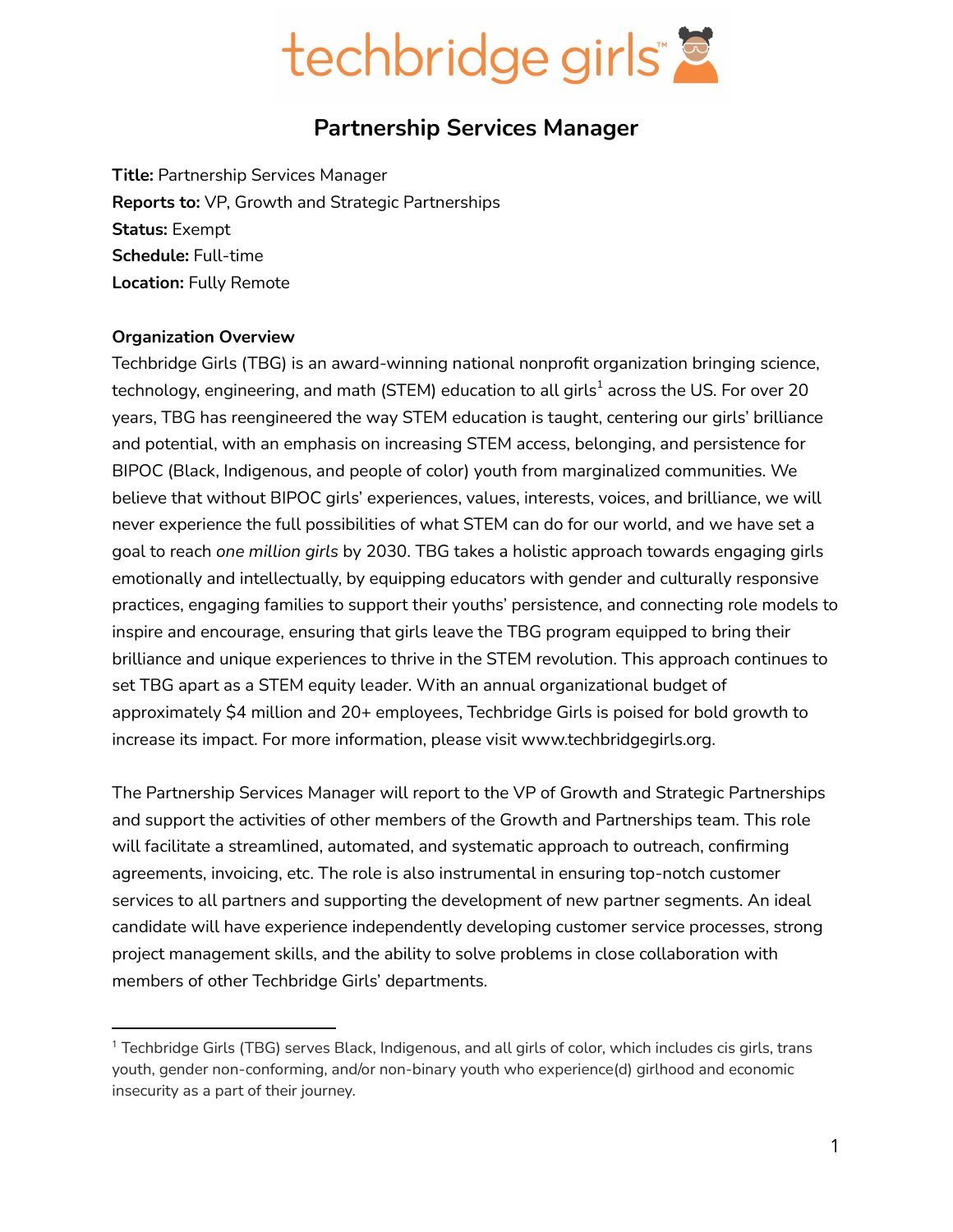# techbridge girls"

### **RESPONSIBILITIES**

- 1. Manage Partner Outreach and Promotion
	- Develop and manage outreach campaigns to maintain existing partners and expand new partnerships, in collaboration with team members. Activities may include: developing content for marketing materials, securing advertising and promotional space, purchasing contact lists, disseminating e-blasts, and posting to social media.
	- Maintain updated marketing materials and partnership information for internal staff use and external communications.
	- Provide in-person or virtual assistance for recruitment/tabling events.
	- Prospect new outreach opportunities to increase programmatic visibility.
- 2. Develop and Manage Partner Agreement Processes
	- In collaboration with the Manager of IT and other team members, implement new technology and/or processes to make our work more efficient, especially related to e-commerce, automated billing, contracting, data capture, and messaging.
	- Communicate with other departments to confirm customer agreements, invoicing, etc.
	- Maintain partnership records and generate reports from the Salesforce database.
- 3. Customer Service and Technical Assistance for Partners
	- Respond to external queries from current or prospective partners accurately and quickly, via phone, email, or chat.
	- Foster positive relationships with prospective and current partners as the main point of contact and respond to partnership inquiries.
- 4. General administrative support to advance department projects:
	- Provide admin support to VP of Growth and Strategic Partnerships (e.g., scheduling and drafting correspondence).
	- Support G/P team members with partner research, conducting surveys, focus groups, and one-on-one meetings.
	- Support the work of consultants and contractors to produce events.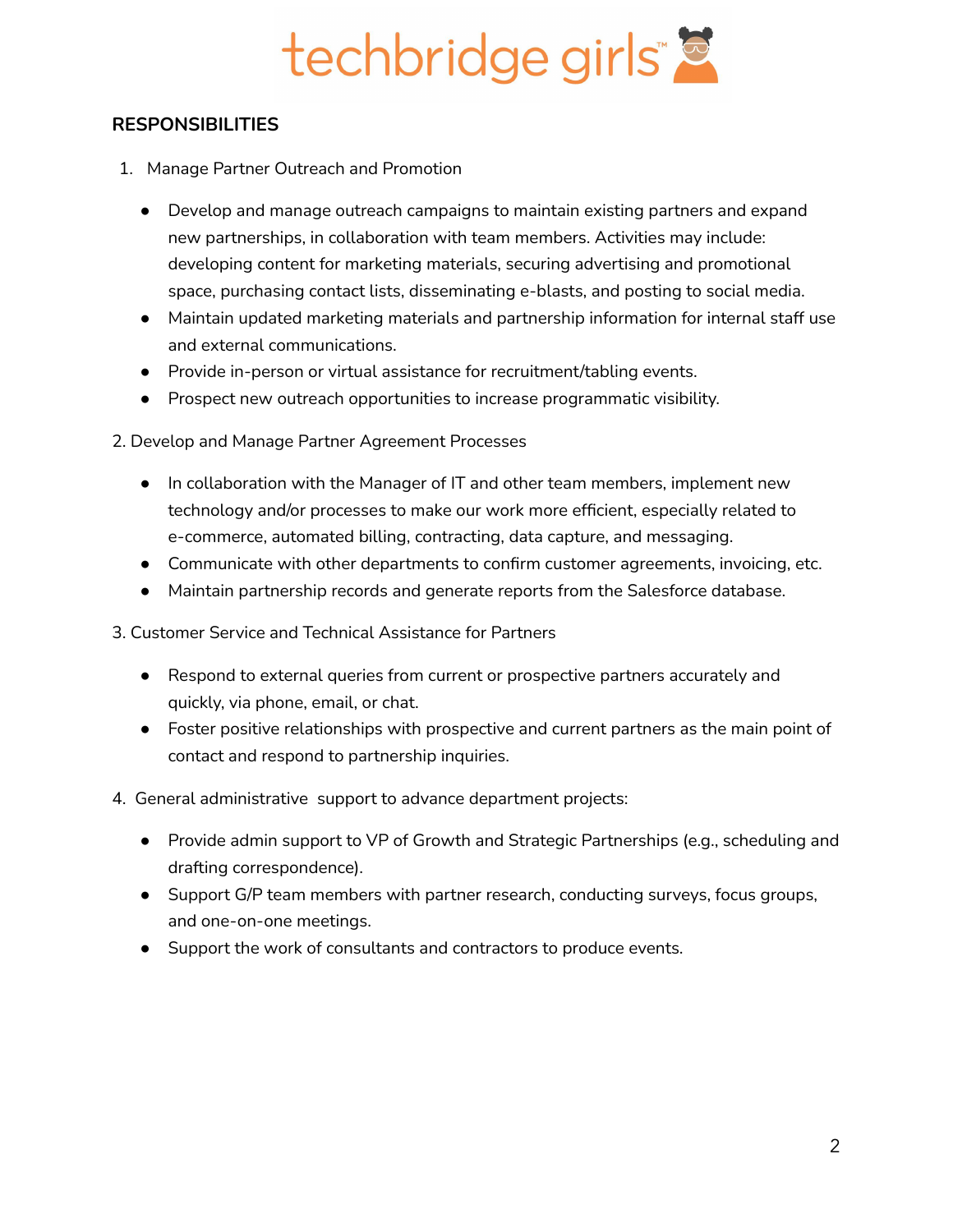

## **Qualifications**

The Partnership Services Manager will be committed to Techbridge Girls' strategy, mission, and vision. All candidates should bring at least two years of administrative experience. The ideal candidate will be/have:

- Passionate about TBG's purpose and principles.
- Strong practice of self-reflection and examination of own biases and privilege.
- A commitment to interrupting inequity on a personal and professional level.
- Experience in improving processes and/or technology to streamline projects.
- Highly proficient in planning and implementing projects and using project management software (ASANA preferred).
- Strong familiarity with using Google Suite of applications.
- Partnership or constituent database experience (Salesforce preferred).
- Highly collaborative work style.
- Superb communications skills (e.g, writing, public speaking, and presentation).
- Ability to prioritize and manage multiple initiatives simultaneously.
- Comfort with working virtually and enthusiasm for connecting via mobile office technology with TBG team partners in multiple locations.
- Strong creativity and problem-solving skills.

#### **OUR TEAM**

We dream big and we work hard. Our work is challenging and fast-paced. You will join a collaborative team of leaders who value equity and inclusion as the foundation of advancing our urgent mission. We rely on creativity, flexibility, listening, critical thinking, and humor to bring out the best in each other, our partners, and all our program participants.

Appreciation matters here, and comes to life in how we celebrate each other's milestones (birthdays, work anniversaries, individual appreciation days), as well as the team wins. We also express appreciation to each other in how we give and receive feedback and how we set goals. We continuously look for new ways to maintain a culture where our people's talents are nourished and can shine. Techbridge Girls offers competitive compensation and generous benefits, including:

- 20 days of paid vacation and 13 days of paid sick time/year.
- A 403(b) retirement plan with a contribution.
- Medical, dental, and vision insurance.
- Monthly cell phone and Internet stipends.
- Paid sabbatical and parental leave.